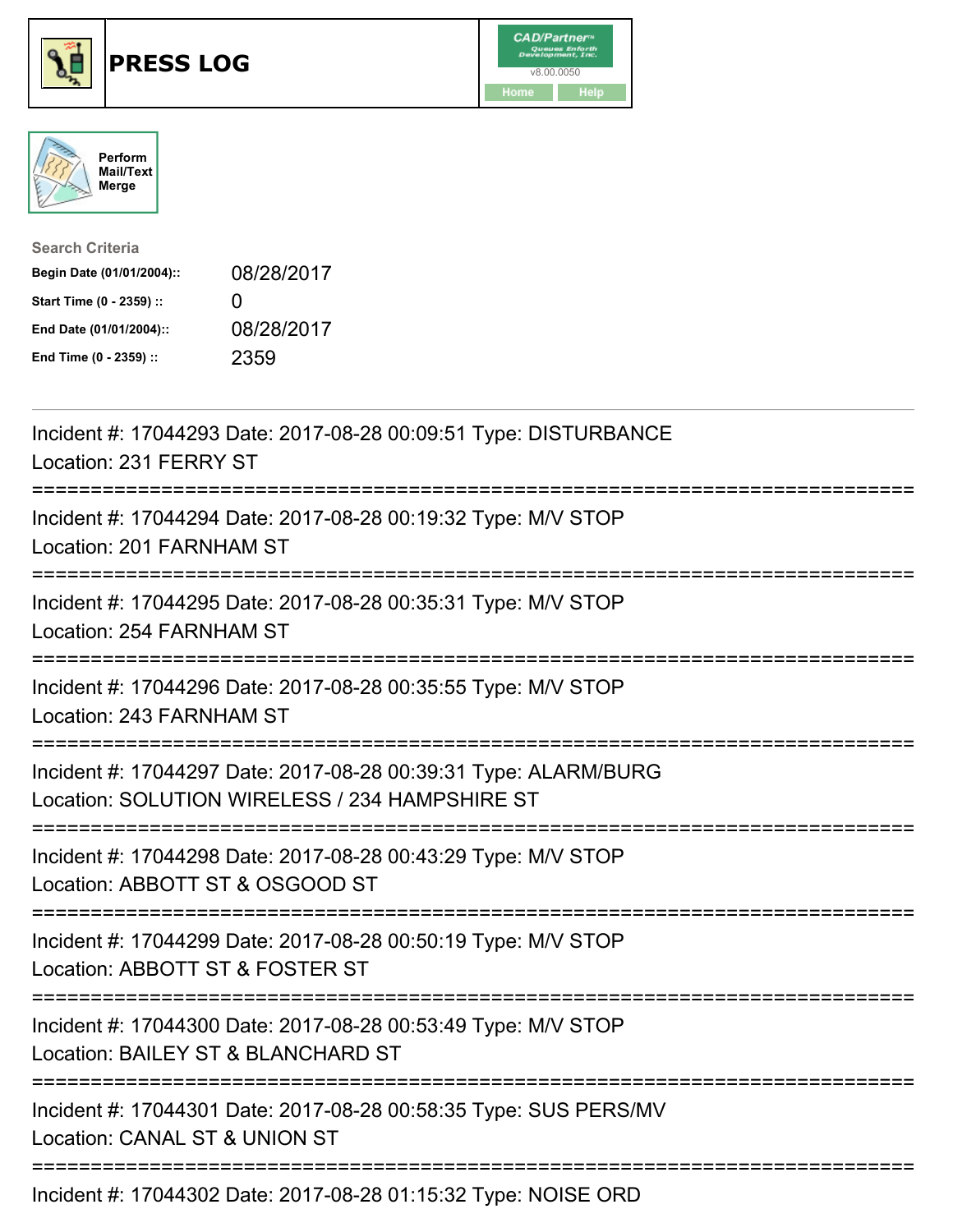Location: 169 HAVERHILL ST

| Incident #: 17044303 Date: 2017-08-28 01:22:14 Type: FIGHT<br>Location: ELITE LOUNGE / AMESBURY ST & COMMON ST |
|----------------------------------------------------------------------------------------------------------------|
| Incident #: 17044304 Date: 2017-08-28 01:30:09 Type: GENERAL SERV<br>Location: HAWLEY ST & S BROADWAY          |
| Incident #: 17044305 Date: 2017-08-28 01:32:50 Type: 911 HANG UP<br>Location: 577 S UNION ST                   |
| Incident #: 17044306 Date: 2017-08-28 01:43:06 Type: MEDIC SUPPORT<br>Location: FALLS BRIDGE / null            |
| Incident #: 17044307 Date: 2017-08-28 01:45:56 Type: M/V STOP<br>Location: MERRIMACK ST & PARKER ST            |
| Incident #: 17044309 Date: 2017-08-28 01:49:21 Type: M/V STOP<br>Location: HAMPSHIRE ST & MYRTLE ST            |
| Incident #: 17044308 Date: 2017-08-28 01:50:04 Type: FIGHT<br>Location: JACKSON ST & JACKSON CT                |
| Incident #: 17044310 Date: 2017-08-28 01:52:40 Type: M/V STOP<br>Location: METHUEN ST & MILL ST                |
| Incident #: 17044311 Date: 2017-08-28 02:02:49 Type: M/V STOP<br>Location: HAMPSHIRE ST & HAVERHILL ST         |
| Incident #: 17044312 Date: 2017-08-28 02:06:32 Type: M/V STOP<br>Location: LAWRENCE ST & SARATOGA ST           |
| Incident #: 17044313 Date: 2017-08-28 02:19:15 Type: M/V STOP<br>Location: S BROADWAY & SALEM ST               |
| Incident #: 17044314 Date: 2017-08-28 02:24:00 Type: EXTRA SURVEIL<br>Location: 6 ADAMS ST                     |
| Incident #: 17044315 Date: 2017-08-28 02:28:47 Type: M/V STOP<br>Location: HAMPSHIRE ST & MYRTLE ST            |
| Incident #: 17044316 Date: 2017-08-28 02:31:44 Type: M/V STOP                                                  |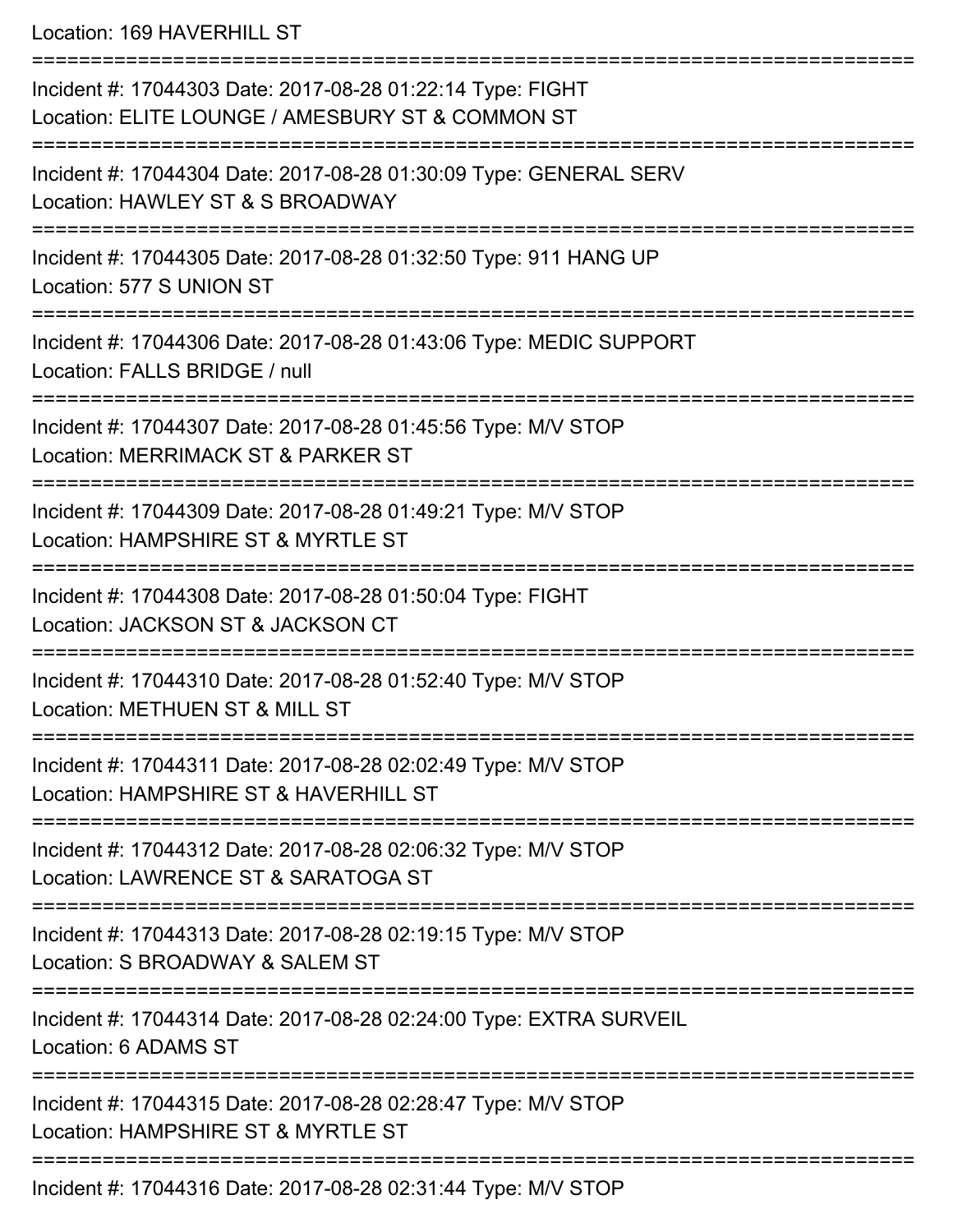| Incident #: 17044317 Date: 2017-08-28 02:33:30 Type: BUILDING CHK<br>Location: SEVEN ELEVEN / 370 BROADWAY                                  |
|---------------------------------------------------------------------------------------------------------------------------------------------|
| Incident #: 17044318 Date: 2017-08-28 02:37:00 Type: BUILDING CHK<br>Location: SAM'S FOOD STORE / 389 BROADWAY                              |
| Incident #: 17044319 Date: 2017-08-28 02:37:00 Type: FIGHT<br>Location: ALDER ST & JUNIPER ST                                               |
| Incident #: 17044320 Date: 2017-08-28 02:38:05 Type: M/V STOP<br>Location: CANAL ST & MARSTON ST                                            |
| Incident #: 17044321 Date: 2017-08-28 02:47:40 Type: BUILDING CHK<br>Location: HAFFNERS GAS STATION / 262 LAWRENCE ST<br>================== |
| Incident #: 17044322 Date: 2017-08-28 02:49:03 Type: NOISE ORD<br>Location: 572 ESSEX ST                                                    |
| Incident #: 17044323 Date: 2017-08-28 02:50:02 Type: M/V STOP<br>Location: HAMPSHIRE ST & LAWRENCE ST                                       |
| Incident #: 17044324 Date: 2017-08-28 03:12:09 Type: MEDIC SUPPORT<br>Location: 198 LAWRENCE ST                                             |
| Incident #: 17044325 Date: 2017-08-28 03:31:14 Type: M/V STOP<br>Location: OHIO AV & RIVERSIDE DR                                           |
| Incident #: 17044326 Date: 2017-08-28 03:41:00 Type: M/V STOP<br>Location: 205 BROADWAY                                                     |
| Incident #: 17044327 Date: 2017-08-28 04:04:29 Type: EXTRA SURVEIL<br>Location: 6 ADAMS ST<br>==================                            |
| Incident #: 17044328 Date: 2017-08-28 04:42:04 Type: NOISE ORD<br>Location: 190 WALNUT ST                                                   |
| Incident #: 17044329 Date: 2017-08-28 05:12:25 Type: UNWANTEDGUEST<br>Location: AMESBURY ST & COMMON ST                                     |
| Incident #: 17044330 Date: 2017-08-28 05:13:01 Type: MV/BLOCKING                                                                            |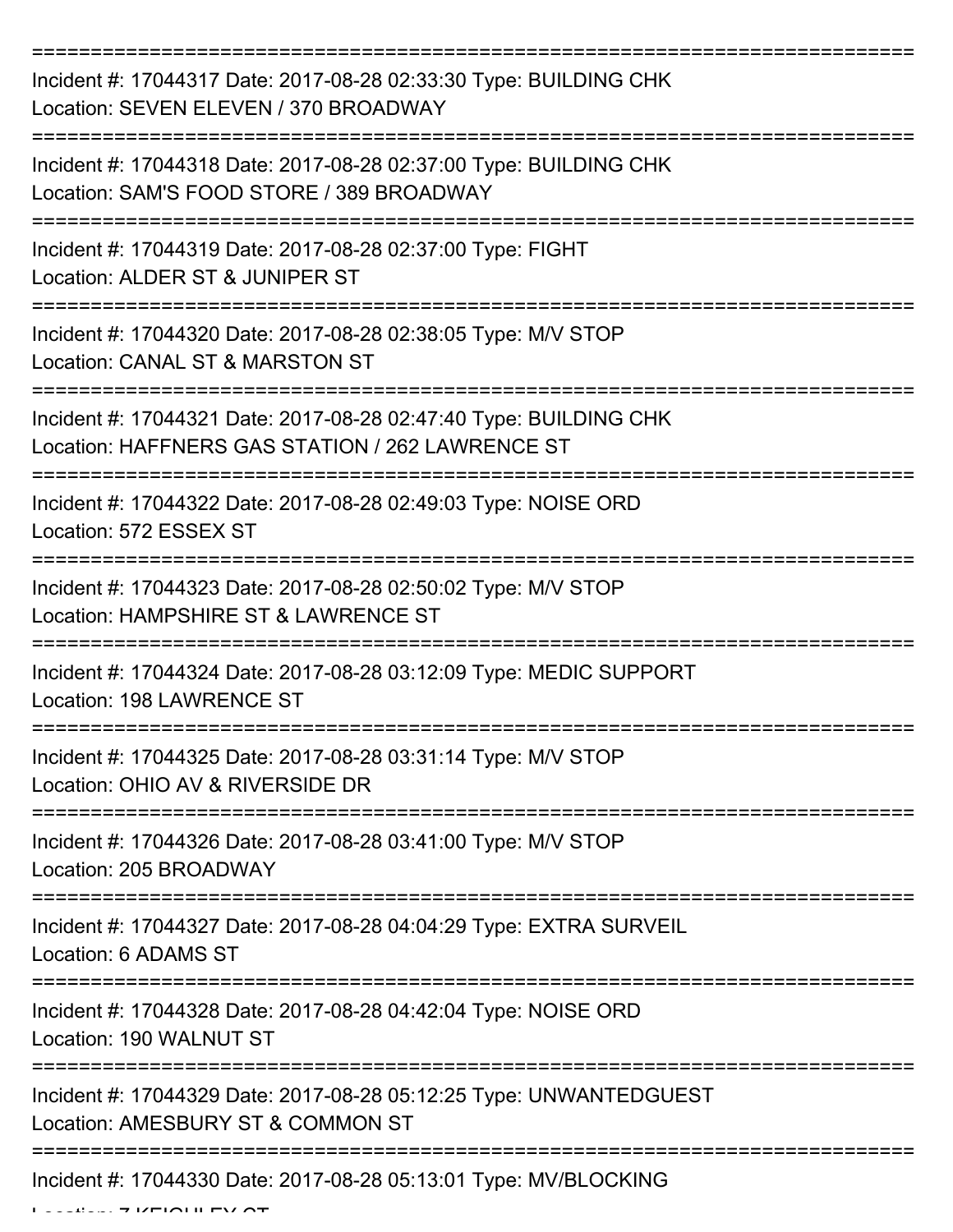| Incident #: 17044331 Date: 2017-08-28 06:44:50 Type: M/V STOP<br>Location: MERRIMACK ST & S BROADWAY        |
|-------------------------------------------------------------------------------------------------------------|
| Incident #: 17044333 Date: 2017-08-28 06:57:58 Type: ALARM/BURG<br>Location: 96 E HAVERHILL ST              |
| Incident #: 17044332 Date: 2017-08-28 06:58:06 Type: MV/BLOCKING<br>Location: TARBOX SCHOOL / 59 ALDER ST   |
| Incident #: 17044334 Date: 2017-08-28 06:59:23 Type: M/V STOP<br>Location: MERRIMACK ST & S BROADWAY        |
| Incident #: 17044335 Date: 2017-08-28 07:14:46 Type: STOL/MV/PAS<br>Location: 342 LOWELL ST                 |
| Incident #: 17044336 Date: 2017-08-28 07:20:31 Type: 911 HANG UP<br>Location: 1078 ESSEX ST                 |
| Incident #: 17044337 Date: 2017-08-28 07:26:55 Type: EXTRA SURVEIL<br>Location: SEVEN ELEVEN / 370 BROADWAY |
| Incident #: 17044338 Date: 2017-08-28 07:27:56 Type: PARK & WALK<br>Location: 205 BROADWAY                  |
| Incident #: 17044339 Date: 2017-08-28 07:42:01 Type: AUTO ACC/NO PI<br>Location: BROADWAY & WATER ST        |
| Incident #: 17044340 Date: 2017-08-28 07:44:39 Type: MAL DAMAGE<br>Location: 21 WEST ST                     |
| Incident #: 17044341 Date: 2017-08-28 07:48:58 Type: M/V STOP<br>Location: AMES ST & LOWELL ST              |
| Incident #: 17044342 Date: 2017-08-28 07:52:59 Type: M/V STOP<br>Location: ELM ST & WHITE ST                |
| Incident #: 17044343 Date: 2017-08-28 07:55:12 Type: M/V STOP<br>Location: AMES ST & PROVIDENCE ST          |
| Incident #: 17044345 Date: 2017-08-28 07:58:58 Type: M/V STOP                                               |

Location: METHUEN ST & MILL ST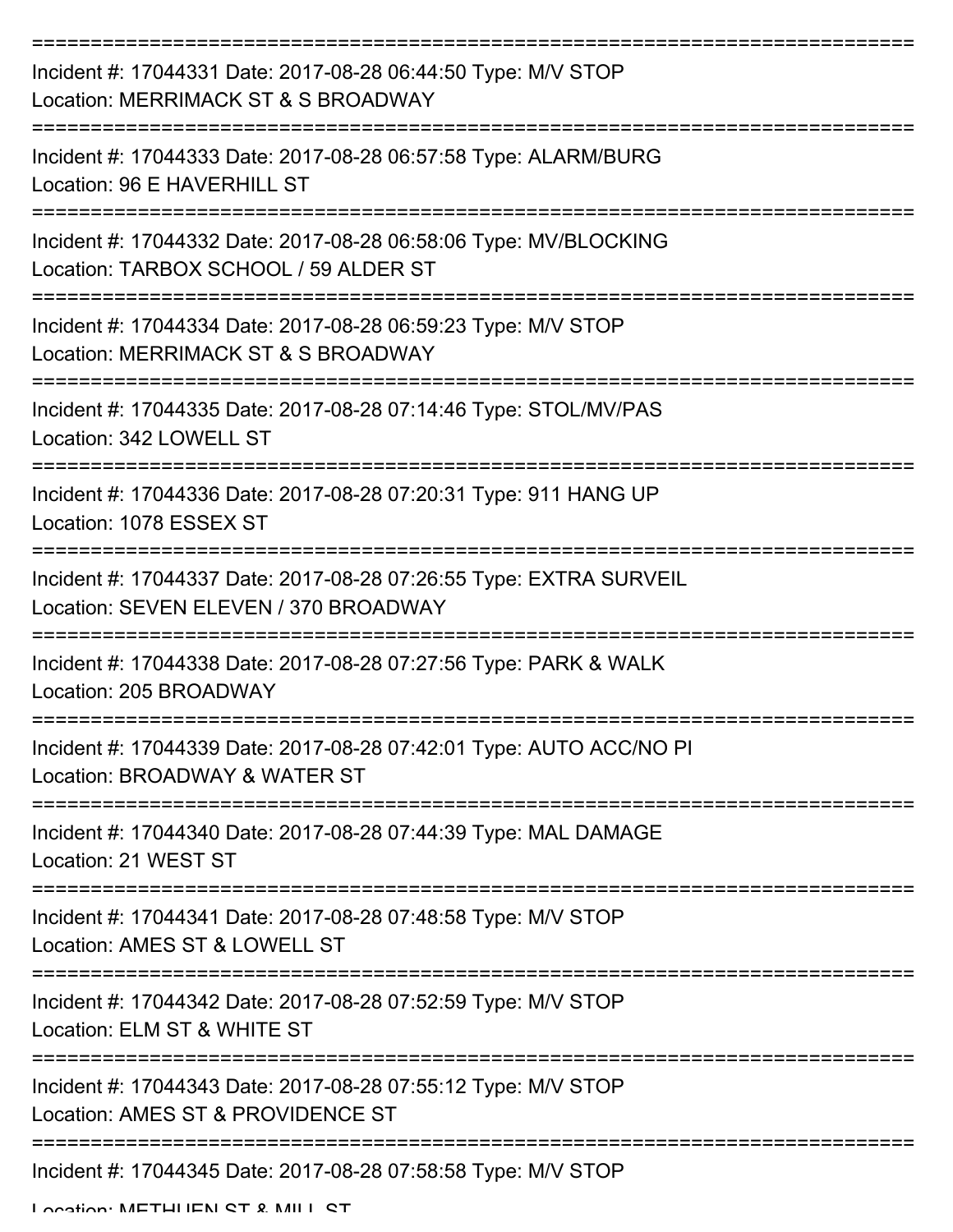| Incident #: 17044344 Date: 2017-08-28 07:59:14 Type: ALARM/BURG<br>Location: FERNANDEZ RESIDENCE / 49 DANA ST              |
|----------------------------------------------------------------------------------------------------------------------------|
| Incident #: 17044346 Date: 2017-08-28 08:02:40 Type: MV/BLOCKING<br>Location: 50 WEST ST                                   |
| Incident #: 17044347 Date: 2017-08-28 08:04:27 Type: M/V STOP<br>Location: AMES ST & PROVIDENCE ST                         |
| Incident #: 17044348 Date: 2017-08-28 08:25:23 Type: TRESPASSING<br>Location: 6 DIAMOND ST                                 |
| Incident #: 17044349 Date: 2017-08-28 08:28:43 Type: DOMESTIC/PAST<br>Location: 45 SWAN ST                                 |
| Incident #: 17044350 Date: 2017-08-28 08:32:27 Type: ALARM/BURG<br>Location: LAW OFFICE OF ZOILA GOMEZ / 84 E HAVERHILL ST |
| Incident #: 17044351 Date: 2017-08-28 08:46:34 Type: TRESPASSING<br>Location: 6 DIAMOND ST<br>=============                |
| Incident #: 17044352 Date: 2017-08-28 09:09:44 Type: PARK & WALK<br>Location: BRADFORD ST & BROADWAY                       |
| Incident #: 17044353 Date: 2017-08-28 09:11:38 Type: TOW OF M/V<br>Location: BAILEY ST & OSGOOD ST                         |
| Incident #: 17044354 Date: 2017-08-28 09:16:48 Type: TOW OF M/V<br>Location: TOW TREPASS / 6 DIAMOND ST                    |
| Incident #: 17044355 Date: 2017-08-28 09:24:20 Type: INVESTIGATION<br>Location: LAWRENCE HIGH SCHOOL / 233 HAVERHILL ST    |
| Incident #: 17044356 Date: 2017-08-28 09:33:48 Type: M/V STOP<br>Location: JACKSON ST & OAK ST                             |
| Incident #: 17044358 Date: 2017-08-28 09:39:07 Type: STOL/MV/PAS<br>Location: 34 CHESTNUT ST                               |
| Incident #: 17044357 Date: 2017-08-28 09:42:48 Type: SUS PERS/MV<br>Location: 128 SPRUCE ST                                |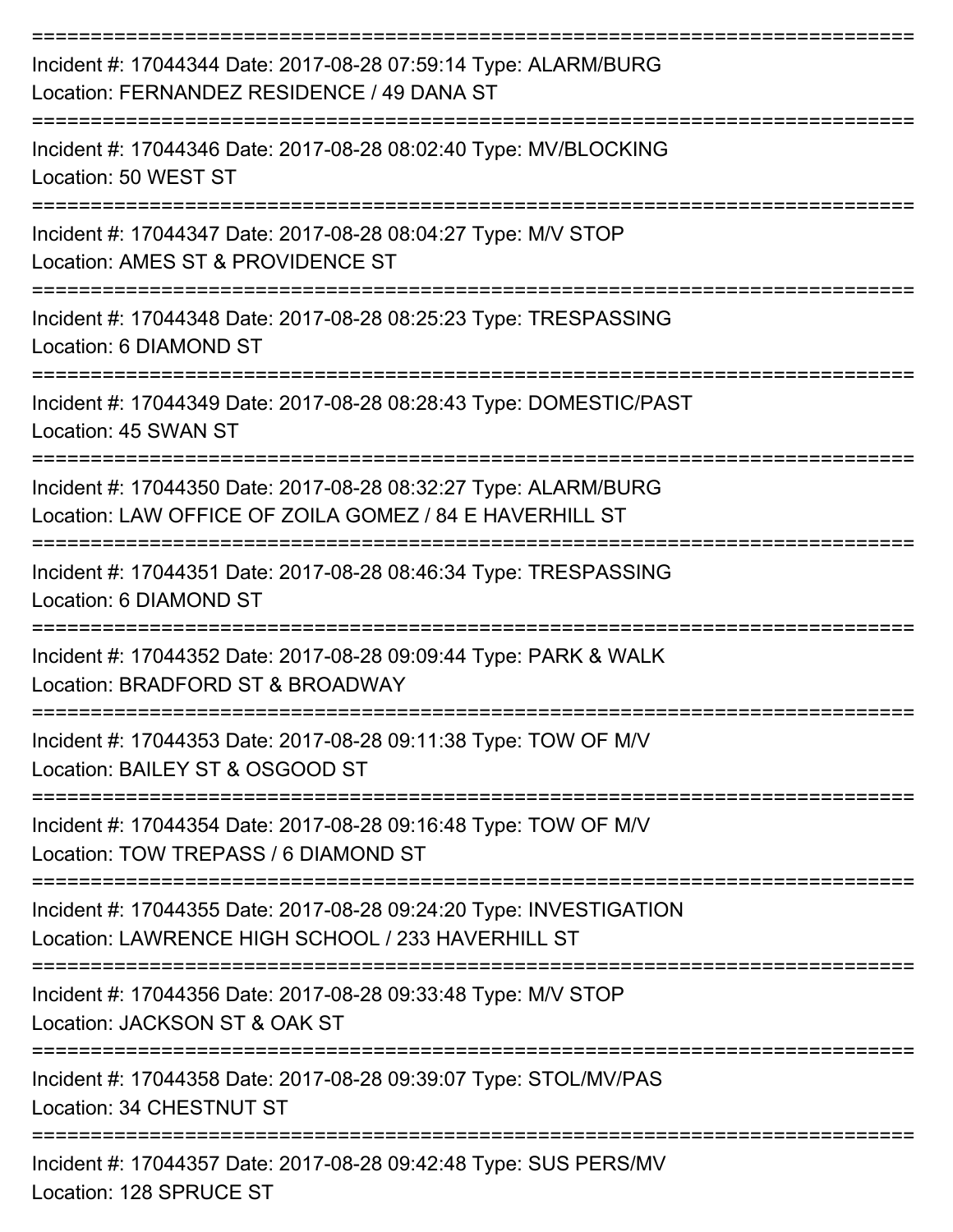| Incident #: 17044359 Date: 2017-08-28 09:49:16 Type: TOW OF M/V<br>Location: LYNN ST & S UNION ST                                            |
|----------------------------------------------------------------------------------------------------------------------------------------------|
| Incident #: 17044360 Date: 2017-08-28 09:53:23 Type: GENERAL SERV<br>Location: 486 ANDOVER ST<br>---------------------------------           |
| Incident #: 17044361 Date: 2017-08-28 10:00:15 Type: PARK & WALK<br>Location: BRADFORD ST & BROADWAY                                         |
| Incident #: 17044362 Date: 2017-08-28 10:04:45 Type: THREATS<br>Location: LAWRENCE HIGH SCHOOL / 233 HAVERHILL ST<br>:====================== |
| Incident #: 17044363 Date: 2017-08-28 10:05:33 Type: WARRANT SERVE<br>Location: UNION & ISLAND                                               |
| Incident #: 17044364 Date: 2017-08-28 10:10:39 Type: M/V STOP<br>Location: 487 ESSEX ST                                                      |
| =======================<br>Incident #: 17044367 Date: 2017-08-28 10:10:56 Type: MAL DAMAGE<br>Location: 2 SARATOGA ST                        |
| Incident #: 17044365 Date: 2017-08-28 10:11:11 Type: M/V STOP<br>Location: CANAL ST & UNION ST                                               |
| Incident #: 17044366 Date: 2017-08-28 10:11:49 Type: M/V STOP<br>Location: ELKS LODGE / 652 ANDOVER ST                                       |
| Incident #: 17044368 Date: 2017-08-28 10:20:02 Type: M/V STOP<br>Location: S BROADWAY & SOUTH ST                                             |
| Incident #: 17044369 Date: 2017-08-28 10:21:32 Type: RECOV/STOL/MV<br>Location: 129 UNION ST                                                 |
| Incident #: 17044370 Date: 2017-08-28 10:24:27 Type: M/V STOP<br>Location: S BROADWAY & SOUTH ST                                             |
| Incident #: 17044371 Date: 2017-08-28 10:26:15 Type: M/V STOP<br>Location: 87 EVERETT ST                                                     |
| Incident #: 17044372 Date: 2017-08-28 10:28:56 Type: M/V STOP<br>Location: BROADWAY & LOWELL ST                                              |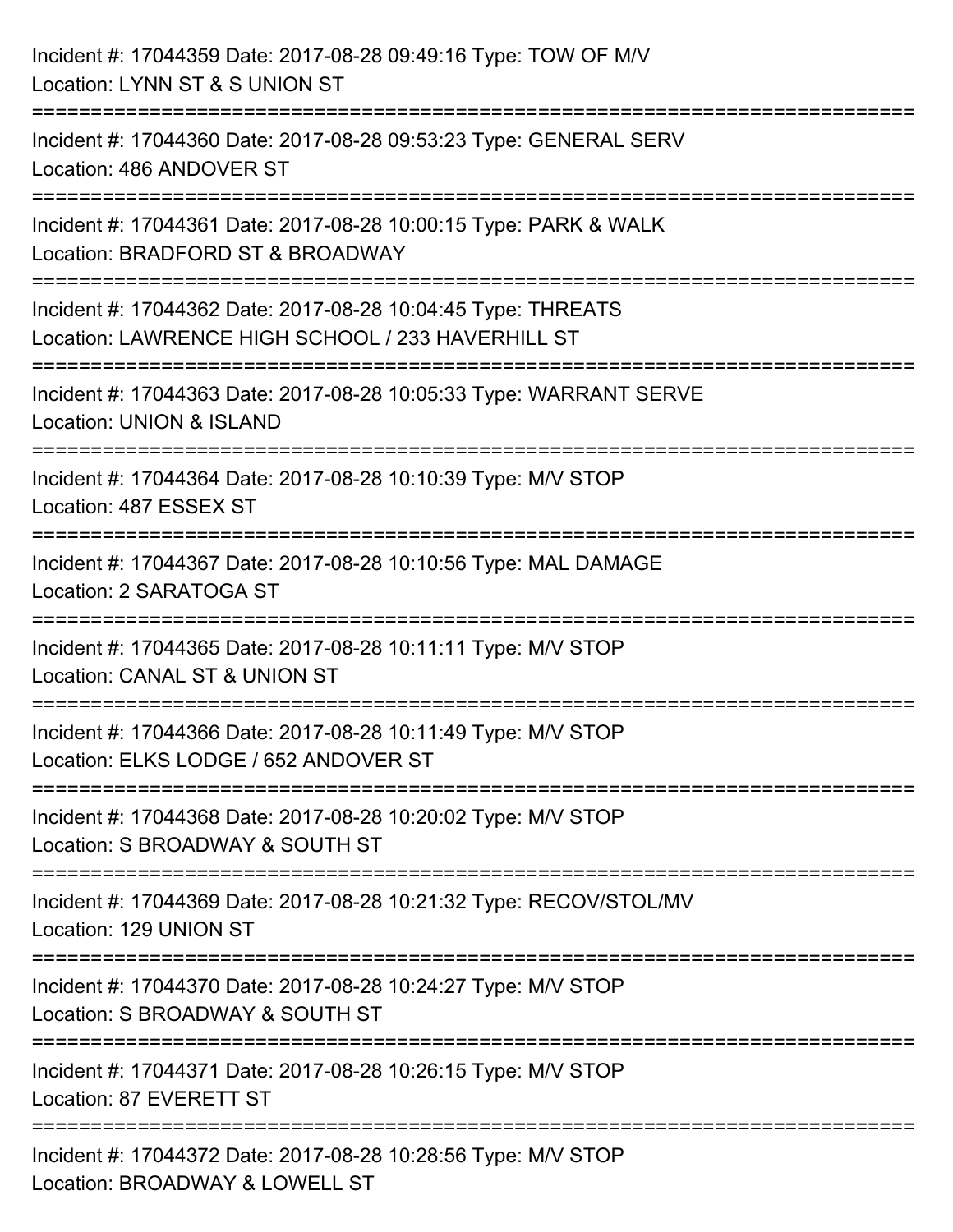| Incident #: 17044373 Date: 2017-08-28 10:31:16 Type: M/V STOP<br>Location: BRADFORD ST & BROADWAY                                |
|----------------------------------------------------------------------------------------------------------------------------------|
| Incident #: 17044374 Date: 2017-08-28 10:33:47 Type: M/V STOP<br>Location: BRADFORD ST & BROADWAY                                |
| Incident #: 17044375 Date: 2017-08-28 10:35:21 Type: M/V STOP<br>Location: BROADWAY & LOWELL ST<br>:============================ |
| Incident #: 17044376 Date: 2017-08-28 10:37:30 Type: M/V STOP<br>Location: ESSEX ST & FRANKLIN ST                                |
| Incident #: 17044377 Date: 2017-08-28 10:38:02 Type: M/V STOP<br>Location: BROADWAY & LOWELL ST                                  |
| Incident #: 17044378 Date: 2017-08-28 10:41:49 Type: M/V STOP<br>Location: BROADWAY & LOWELL ST                                  |
| Incident #: 17044379 Date: 2017-08-28 10:43:03 Type: M/V STOP<br>Location: ESSEX ST & MILL ST                                    |
| Incident #: 17044380 Date: 2017-08-28 10:55:10 Type: INVESTIGATION<br>Location: 362 ESSEX ST                                     |
| Incident #: 17044381 Date: 2017-08-28 10:56:10 Type: LARCENY/PAST<br>Location: 43 MAY ST #1                                      |
| Incident #: 17044382 Date: 2017-08-28 11:02:43 Type: SUS PERS/MV<br>Location: 487 ESSEX ST                                       |
| Incident #: 17044383 Date: 2017-08-28 11:14:35 Type: FRAUD<br>Location: 40 RAILROAD ST FL 2                                      |
| Incident #: 17044384 Date: 2017-08-28 11:19:41 Type: M/V STOP<br>Location: MT VERNON ST & S BROADWAY                             |
| Incident #: 17044385 Date: 2017-08-28 11:32:20 Type: MEDIC SUPPORT<br>Location: NEW BALANCE ATHLETIC SHOE CORP / 5 S UNION ST    |
| Incident #: 17044386 Date: 2017-08-28 11:38:47 Type: SUS PERS/MV<br>Location: 205 BROADWAY                                       |

===========================================================================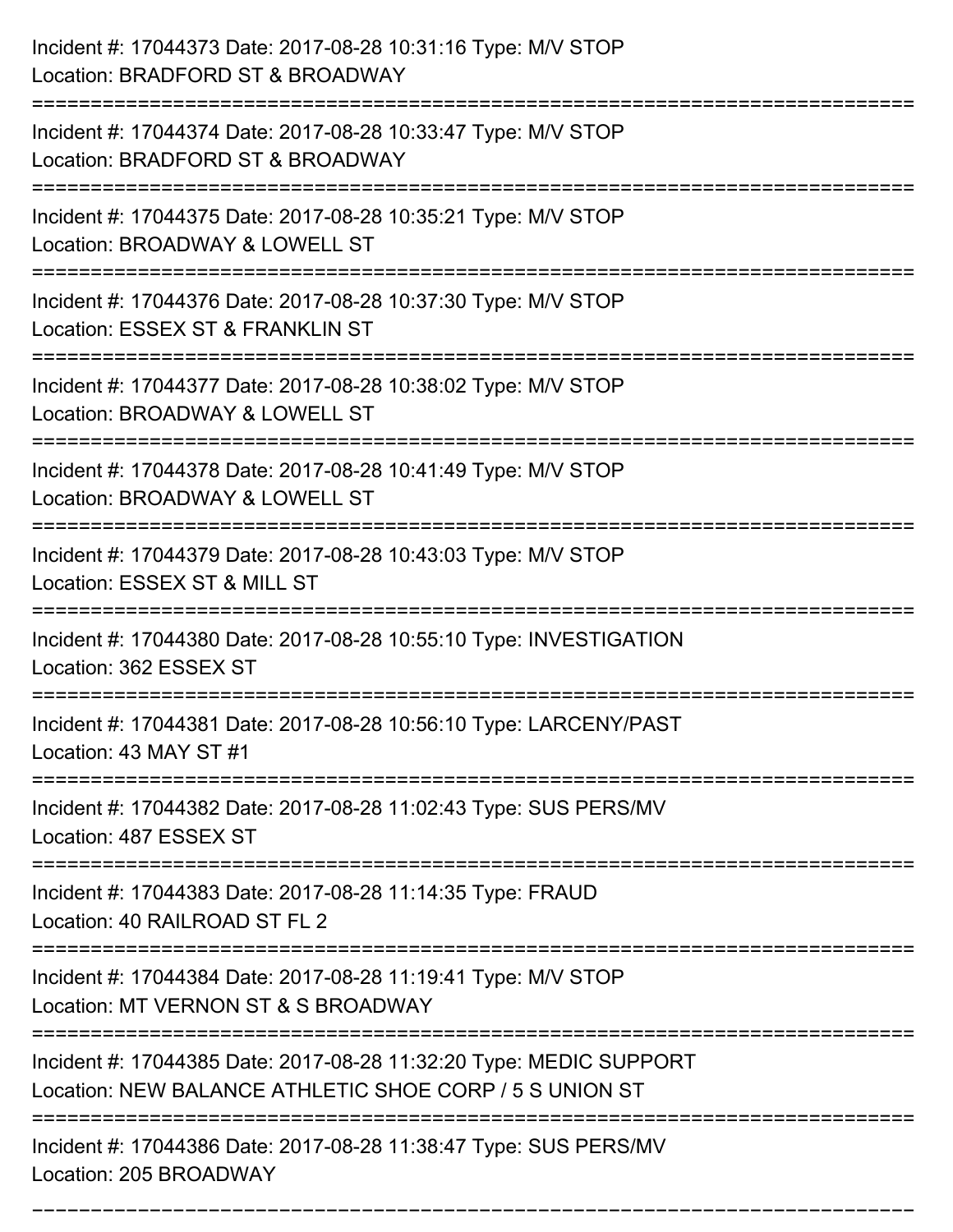| Incident #: 17044387 Date: 2017-08-28 11:50:52 Type: M/V STOP<br>Location: ANDOVER ST & BALLARD RD                                  |
|-------------------------------------------------------------------------------------------------------------------------------------|
| :========================<br>Incident #: 17044388 Date: 2017-08-28 11:58:51 Type: SUS PERS/MV<br>Location: 19 RIDGEWOOD CIR         |
| Incident #: 17044389 Date: 2017-08-28 12:34:19 Type: MV/BLOCKING<br>Location: 225 LAWRENCE ST<br>======================             |
| Incident #: 17044390 Date: 2017-08-28 12:47:27 Type: SUS PERS/MV<br>Location: FRANKLIN ST & METHUEN ST                              |
| Incident #: 17044391 Date: 2017-08-28 12:54:05 Type: 911 HANG UP<br>Location: 22 CAMBRIDGE ST                                       |
| Incident #: 17044392 Date: 2017-08-28 13:02:50 Type: M/V STOP<br>Location: VIP AUTO PARTS / 90 WINTHROP AV<br>:==================== |
| Incident #: 17044393 Date: 2017-08-28 13:13:46 Type: INVESTIGATION<br>Location: 90 LOWELL ST<br>------------------------------      |
| Incident #: 17044394 Date: 2017-08-28 13:26:43 Type: FIRE<br>Location: 86 KNOX ST FL 3RD                                            |
| Incident #: 17044395 Date: 2017-08-28 13:29:09 Type: SUS PERS/MV<br>Location: FAMILY DOLLAR / 700 ESSEX ST                          |
| Incident #: 17044396 Date: 2017-08-28 13:35:46 Type: SUS PERS/MV<br>Location: 26 BEACON AV                                          |
| Incident #: 17044397 Date: 2017-08-28 13:47:04 Type: SUS PERS/MV<br>Location: 16 MELROSE ST                                         |
| Incident #: 17044398 Date: 2017-08-28 13:57:50 Type: M/V STOP<br>Location: TACO BELL / 79 WINTHROP AV                               |
| Incident #: 17044399 Date: 2017-08-28 14:29:49 Type: AUTO ACC/NO PI<br>Location: BERKELEY ST & E HAVERHILL ST                       |
| Incident #: 17044400 Date: 2017-08-28 14:30:25 Type: AUTO ACC/NO PI<br>Location: 65 LOWELL ST                                       |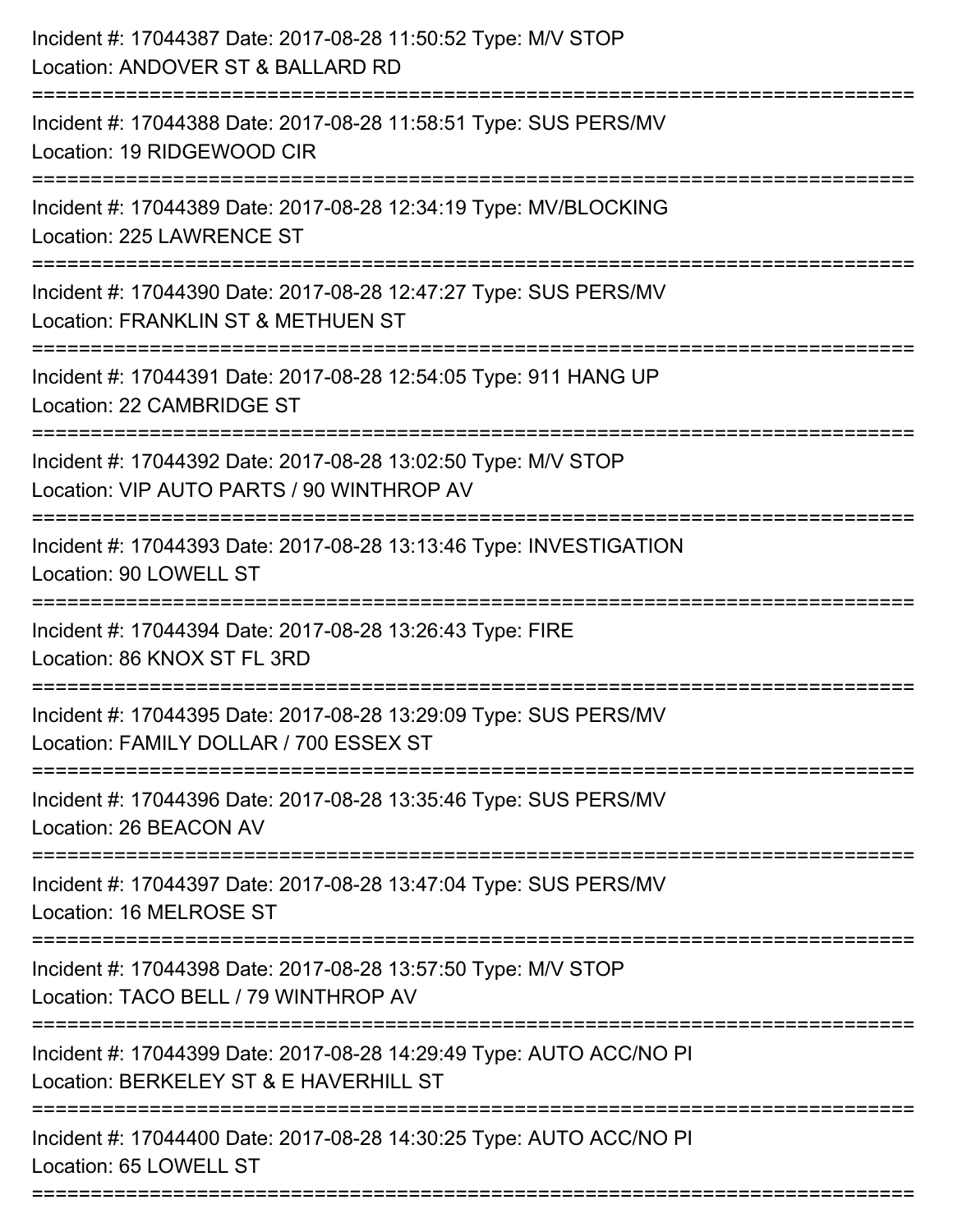Location: 11 WOOD LN

| Incident #: 17044402 Date: 2017-08-28 14:39:19 Type: SUS PERS/MV<br>Location: WEST STREET PARK / 139 WEST ST           |
|------------------------------------------------------------------------------------------------------------------------|
| Incident #: 17044403 Date: 2017-08-28 14:40:21 Type: AUTO ACC/NO PI<br>Location: 20 BASSWOOD ST                        |
| Incident #: 17044404 Date: 2017-08-28 14:40:48 Type: M/V STOP<br>Location: HAMPSHIRE ST & VALLEY ST                    |
| Incident #: 17044405 Date: 2017-08-28 14:54:10 Type: ASSSIT AMBULANC<br>Location: 31 LEONARD AV                        |
| Incident #: 17044406 Date: 2017-08-28 15:18:08 Type: PARK & WALK<br><b>Location: BERNARD AV</b>                        |
| Incident #: 17044407 Date: 2017-08-28 15:37:04 Type: SUS PERS/MV<br>Location: 29 BENNINGTON ST                         |
| Incident #: 17044408 Date: 2017-08-28 15:46:13 Type: SUS PERS/MV<br>Location: ALLEN ST & SUMMER ST                     |
| Incident #: 17044409 Date: 2017-08-28 15:47:33 Type: FRAUD<br>Location: 11 CYPRESS AV                                  |
| Incident #: 17044410 Date: 2017-08-28 15:49:57 Type: SUS PERS/MV<br>Location: 75 KNOX ST                               |
| =======================<br>Incident #: 17044411 Date: 2017-08-28 15:52:01 Type: VIO CITY ORD<br>Location: 555 BROADWAY |
| Incident #: 17044412 Date: 2017-08-28 15:53:21 Type: AUTO ACC/NO PI<br>Location: 62 HAVERHILL ST                       |
| Incident #: 17044413 Date: 2017-08-28 16:01:51 Type: M/V STOP<br>Location: ALMA ST & BROMFIELD ST                      |
| Incident #: 17044414 Date: 2017-08-28 16:03:29 Type: MAL DAMAGE<br>Location: 121 JACKSON ST #1                         |
|                                                                                                                        |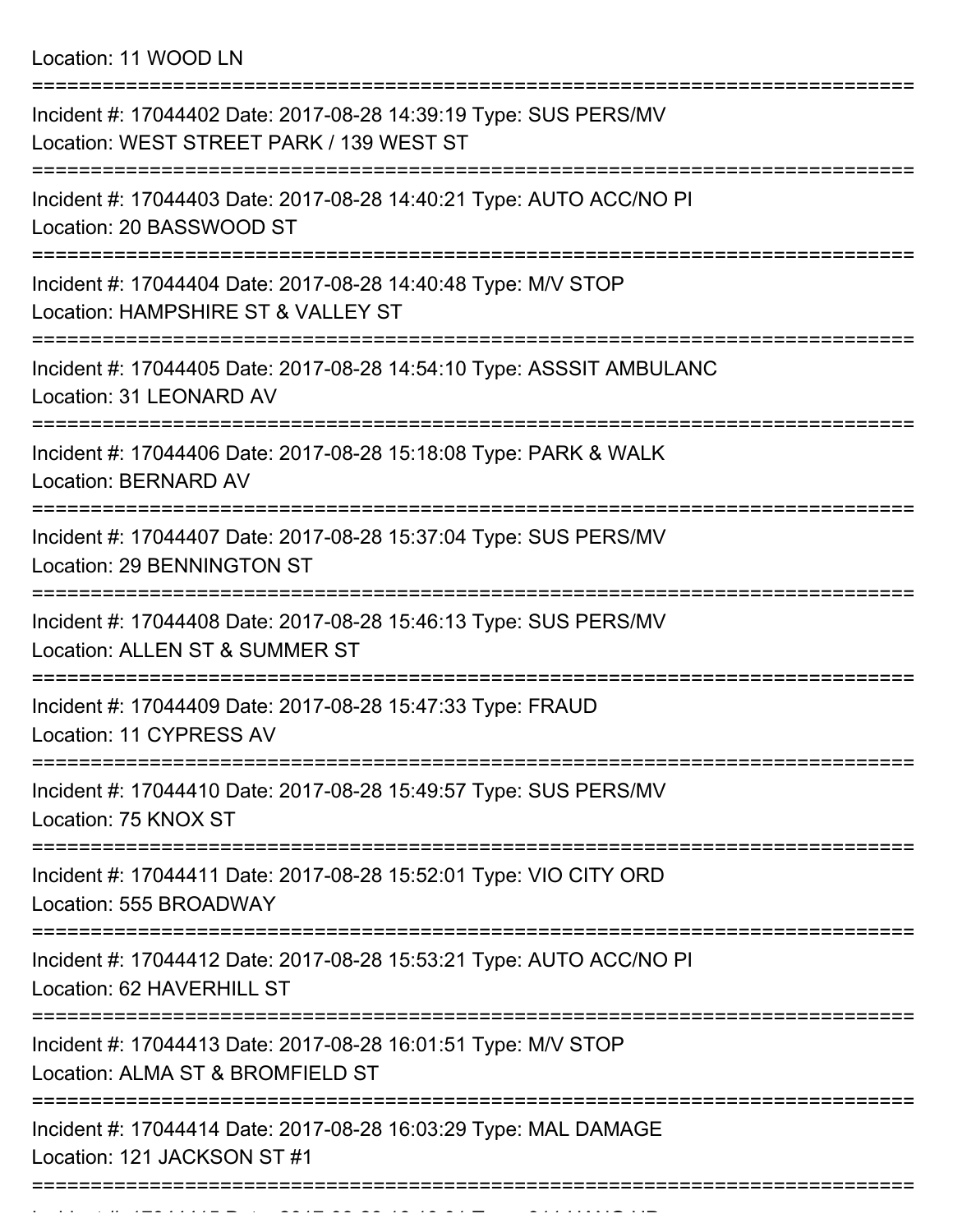Location: 700 ESSEX ST

| Incident #: 17044416 Date: 2017-08-28 16:36:09 Type: GENERAL SERV<br>Location: BIG N' BEEFY / 415 BROADWAY         |
|--------------------------------------------------------------------------------------------------------------------|
| Incident #: 17044417 Date: 2017-08-28 16:56:52 Type: KEEP PEACE<br>Location: HAVERHILL ST & UNION ST               |
| Incident #: 17044418 Date: 2017-08-28 17:13:15 Type: ALARM/BURG<br>Location: YMCA ADMIN / 101 AMESBURY ST FL 4     |
| Incident #: 17044419 Date: 2017-08-28 17:31:31 Type: SUS PERS/MV<br>Location: 5 RIDGEWOOD LN                       |
| Incident #: 17044420 Date: 2017-08-28 17:51:00 Type: M/V STOP<br><b>Location: 14 BENNINGTON ST</b>                 |
| Incident #: 17044421 Date: 2017-08-28 17:53:44 Type: M/V STOP<br>Location: 20 BENNINGTON ST                        |
| Incident #: 17044422 Date: 2017-08-28 17:54:12 Type: M/V STOP<br>Location: ESSEX ST & JACKSON ST                   |
| Incident #: 17044423 Date: 2017-08-28 18:06:38 Type: LARCENY/PAST<br>Location: 163 BAILEY ST                       |
| Incident #: 17044424 Date: 2017-08-28 18:08:35 Type: MISSING PERS<br>Location: 555 HAVERHILL ST<br>--------------- |
| Incident #: 17044425 Date: 2017-08-28 18:09:31 Type: EXTRA SURVEIL<br>Location: 6 ADAMS ST                         |
| Incident #: 17044427 Date: 2017-08-28 18:09:54 Type: INVEST CONT<br>Location: 279 PARK ST                          |
| Incident #: 17044426 Date: 2017-08-28 18:09:55 Type: NOISE ORD<br>Location: 139 HIGH ST                            |
| Incident #: 17044428 Date: 2017-08-28 18:17:33 Type: WARRANT SERVE<br>Location: 118 JACKSON ST                     |
|                                                                                                                    |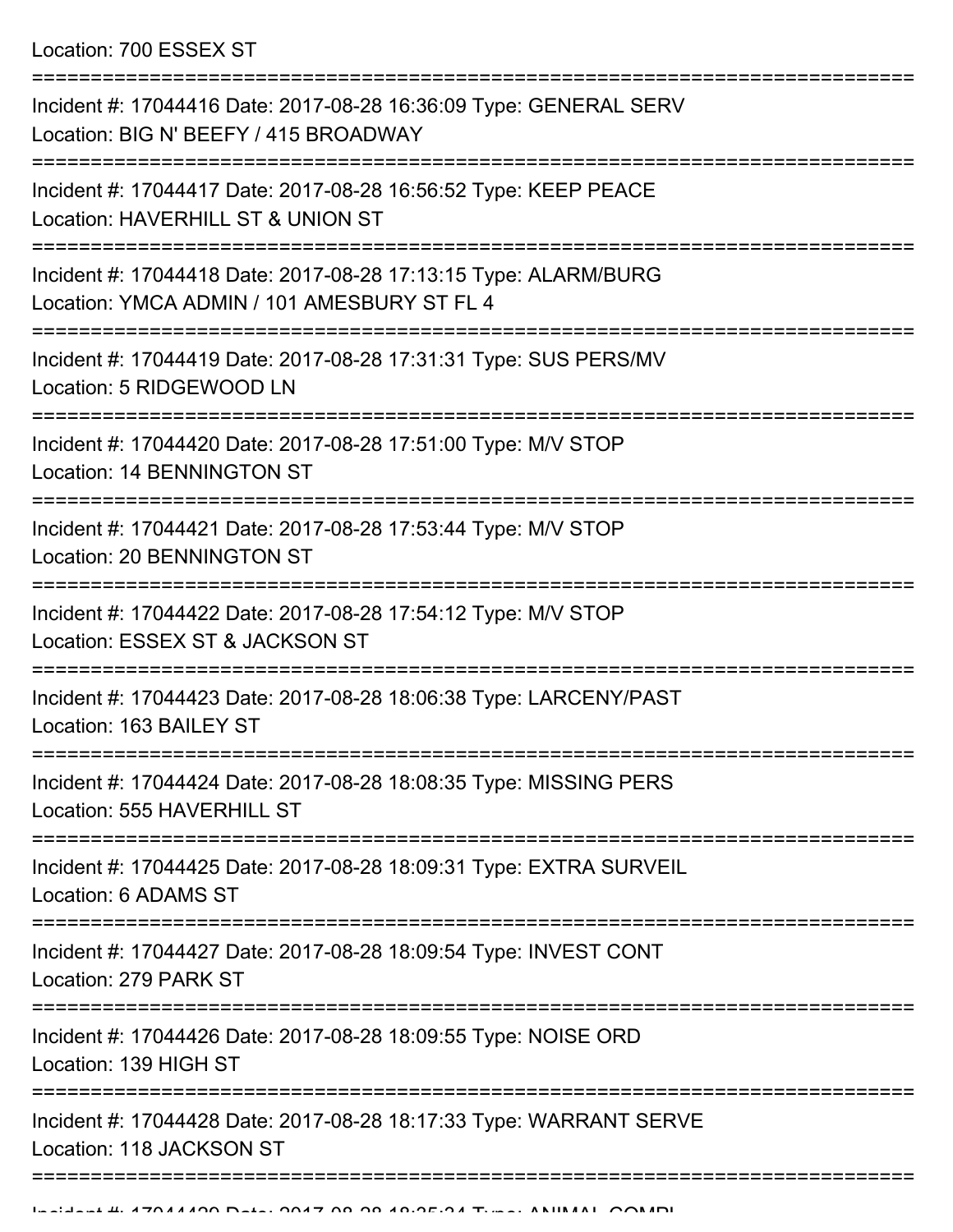| Location: 10 FAIRMONT ST                                                                                                           |
|------------------------------------------------------------------------------------------------------------------------------------|
| Incident #: 17044430 Date: 2017-08-28 18:46:41 Type: SUS PERS/MV<br>Location: 41 PORTLAND ST                                       |
| Incident #: 17044431 Date: 2017-08-28 18:54:46 Type: M/V STOP<br>Location: 40 CROSBY ST                                            |
| Incident #: 17044432 Date: 2017-08-28 19:07:05 Type: M/V STOP<br>Location: 28 ROWE ST                                              |
| Incident #: 17044433 Date: 2017-08-28 19:11:24 Type: WOMAN DOWN<br>Location: BROADWAY & LOWELL ST                                  |
| Incident #: 17044434 Date: 2017-08-28 19:14:42 Type: INVEST CONT<br>Location: 143 BERNARD AV                                       |
| Incident #: 17044435 Date: 2017-08-28 19:23:37 Type: M/V STOP<br><b>Location: KINGSTON ST</b>                                      |
| Incident #: 17044436 Date: 2017-08-28 19:31:39 Type: MEDIC SUPPORT<br>Location: 800 ESSEX ST                                       |
| ========================<br>Incident #: 17044437 Date: 2017-08-28 19:32:08 Type: M/V STOP<br>Location: ATKINSON ST & ELLIS ST      |
| -------------------------------------<br>Incident #: 17044438 Date: 2017-08-28 19:33:29 Type: A&B PAST<br>Location: 320 S BROADWAY |
| --------------<br>Incident #: 17044439 Date: 2017-08-28 19:36:21 Type: WOMAN DOWN<br>Location: BROADWAY & HAVERHILL ST             |
| Incident #: 17044440 Date: 2017-08-28 19:43:11 Type: NOISE ORD<br>Location: 128 DAWES ST                                           |
| Incident #: 17044441 Date: 2017-08-28 19:48:24 Type: PARK & WALK<br>Location: ESSEX ST PROJECTS                                    |
| Incident #: 17044442 Date: 2017-08-28 19:54:09 Type: M/V STOP<br><b>Location: CENTRAL BRIDGE</b>                                   |
| $Inoidont # 170111112 Data: 2017.00.20.40.Ec.10. Two. All ADIM/DIDC$                                                               |

Incident #: 17044443 Date: 2017-08-28 19:56:40 Type: ALARM/BURG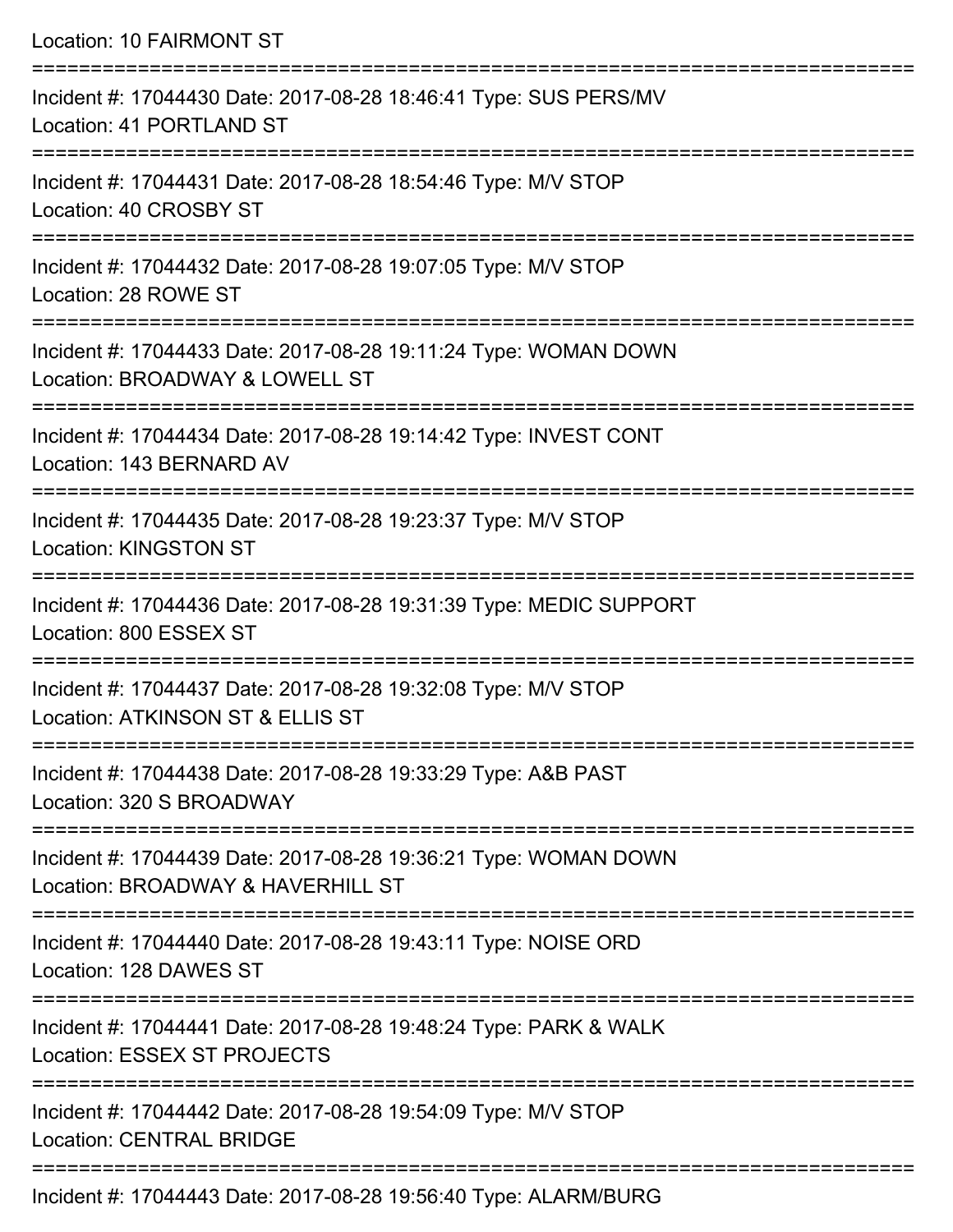| Incident #: 17044444 Date: 2017-08-28 20:06:39 Type: SUS PERS/MV<br>Location: 370 BROADWAY                                    |
|-------------------------------------------------------------------------------------------------------------------------------|
| Incident #: 17044445 Date: 2017-08-28 20:18:33 Type: NOISE ORD<br>Location: 12 RIVERVIEW PL                                   |
| Incident #: 17044447 Date: 2017-08-28 20:28:04 Type: DISTURBANCE<br>Location: BOYD ST                                         |
| Incident #: 17044446 Date: 2017-08-28 20:28:10 Type: DISORDERLY<br>Location: 24 BOYD ST                                       |
| ------------------<br>Incident #: 17044448 Date: 2017-08-28 20:32:20 Type: COUNTERFEIT<br>Location: HAFFNERS / 194 S BROADWAY |
| Incident #: 17044449 Date: 2017-08-28 20:41:45 Type: NOISE ORD<br>Location: 312 WATER ST                                      |
| Incident #: 17044450 Date: 2017-08-28 20:44:51 Type: ALARM/BURG<br>Location: ST PATTYS SCHOOL / 101 PARKER ST                 |
| Incident #: 17044451 Date: 2017-08-28 20:45:10 Type: TRESPASSING<br>Location: JAVIER MARKET / 311 E HAVERHILL ST              |
| Incident #: 17044452 Date: 2017-08-28 21:02:01 Type: LARCENY/PAST<br>Location: 50 HANCOCK ST                                  |
| Incident #: 17044453 Date: 2017-08-28 21:11:22 Type: TRESPASSING<br>Location: 55 AVON ST                                      |
| Incident #: 17044454 Date: 2017-08-28 21:16:11 Type: DISTURBANCE<br>Location: 5 FARNHAM                                       |
| Incident #: 17044455 Date: 2017-08-28 21:43:02 Type: TRESPASSING<br>Location: 320 S BROADWAY                                  |
| Incident #: 17044456 Date: 2017-08-28 22:03:53 Type: VIO CITY ORD<br>Location: 2 E HAVERHILL ST                               |
| Incident #: 17044457 Date: 2017-08-28 22:11:44 Type: EXTRA SURVEIL                                                            |